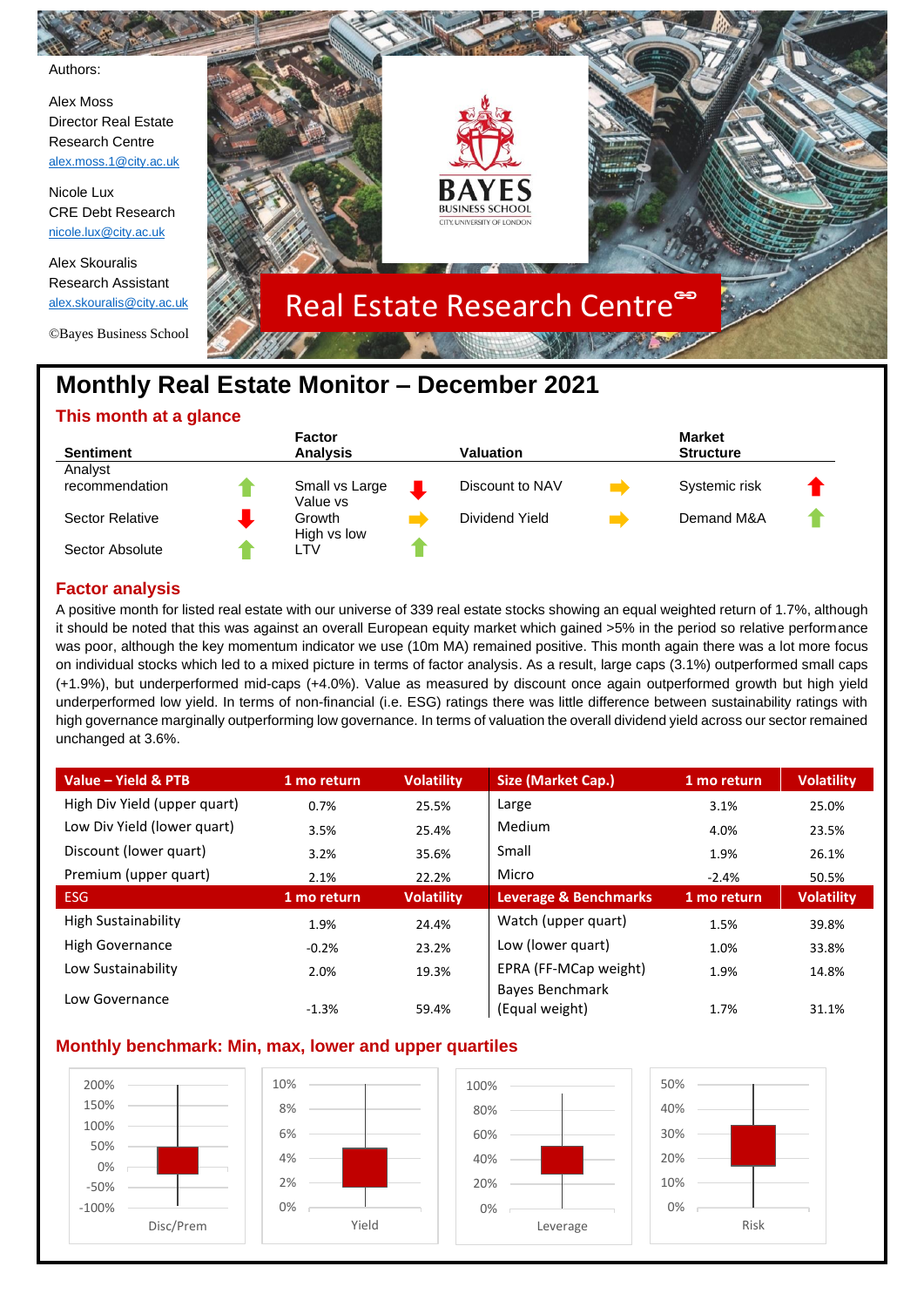## **Equity indicators**

Continuing last month's trend, there was a 2:1 positive/negative recommendation change ratio with 24 upgrades and 12 downgrades, and the strong level of M&A activity announced continued, reflecting the weight of capital awaiting deployment in the sector. This month saw upgrades to retail and hospitality names, and downgrades to logistics and long income stocks.

### **Analyst recommendations – Equity tables - upgrades & downgrades**

| Largest upgrades           |                        |                          |               | Largest downgrades         |                        |                       |               |
|----------------------------|------------------------|--------------------------|---------------|----------------------------|------------------------|-----------------------|---------------|
| <b>Name</b>                | <b>Score</b><br>change | 1 <sub>m</sub><br>return | <b>Rating</b> | <b>Name</b>                | <b>Score</b><br>change | 1 <sub>m</sub> return | <b>Rating</b> |
| Varia US Properties AG     | 1.0                    | 13.8%                    | 4.0           | Deutsche Industrie REIT AG | $-0.8$                 | $-1.7%$               | 3.4           |
| Echo Polska Properties NV  | 0.7                    | $0.0\%$                  | 2.3           | Toivo Group OYJ            | $-0.5$                 | 3.9%                  | 2.0           |
| Pierre & Vacances          | 0.5                    | 5.5%                     | 3.3           | Warehouses de Pauw         | $-0.2$                 | 3.0%                  | 3.8           |
| <b>Town Centre Sec PLC</b> | 0.5                    | 10.6%                    | 5.0           | Alstria Office REIT-AG     | $-0.2$                 | 0.5%                  | 2.8           |
| Cibus Nordic RE AB         | 0.5                    | 18.0%                    | 3.3           | Supermarket Income REIT    | $-0.2$                 | 1.4%                  | 4.8           |

Source: Bayes Business School, Bloomberg

#### **Subsector analysis**

The continuing theme of a slow but gradual rotation away from highly valued logistics towards lower valued shops and travel related stocks continued this month. Storage was again the star performer and the worst performing sector Sheds (-1.0%).

| <b>Style</b>    | <b>Factor</b>                                                      | <b>Yield</b> | <b>LTV</b> | <b>Analyst Opinion</b> | 1m Perf | <b>Volatility</b> |
|-----------------|--------------------------------------------------------------------|--------------|------------|------------------------|---------|-------------------|
| 1               | <b>Cities</b>                                                      | 1.8%         | 24.3%      | 3.0                    | 3.5%    | 20.8%             |
| $\overline{c}$  | <b>Diverse</b>                                                     | 3.7%         | 38.5%      | 1.9                    | 1.0%    | 30.2%             |
| 3               | Meds                                                               | 3.3%         | 34.3%      | 4.6                    | 2.2%    | 21.2%             |
| $\overline{4}$  | Resi                                                               | 3.3%         | 41.5%      | 2.5                    | 2.8%    | 27.1%             |
| 5               | Sheds                                                              | 2.7%         | 38.2%      | 3.0                    | $-1.0%$ | 67.2%             |
| $\,6$           | Shops                                                              | 4.6%         | 40.2%      | 2.4                    | 2.4%    | 28.2%             |
| 7               | Infra                                                              | 1.7%         | 29.7%      | 3.7                    | 1.2%    | 35.9%             |
| $\bf 8$         | Workspace                                                          | 3.6%         | 34.6%      | 2.2                    | 1.8%    | 26.4%             |
| 9               | Storage                                                            | 1.8%         | 24.5%      | 4.0                    | 6.1%    | 22.7%             |
| 10 <sub>1</sub> | Travel                                                             | 1.6%         | 49.0%      | 1.7                    | 4.7%    | 29.3%             |
|                 | <b>Bayes Benchmark</b><br>Course: Douse Ducinese Cebest, Disemberg | 3.6%         | 38.4%      |                        |         | 31.1%             |

Business School, Bloomberg

#### **Figure 1. Equity indices**



FTSE EPRA Nareit Europe / STOXX 599



Source: Bayes Business School, Thomson Reuters Datastream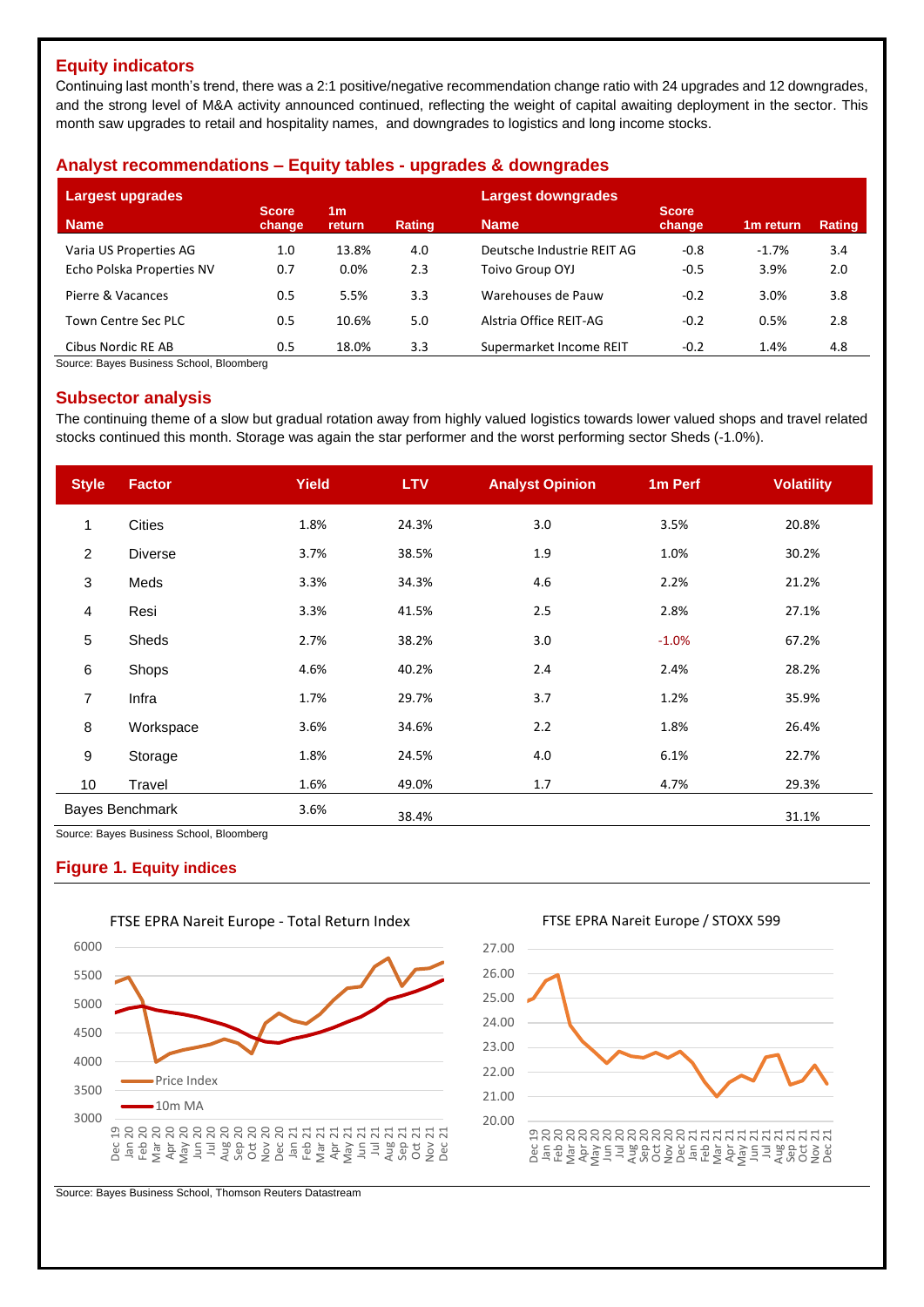#### **M&A announcements**

| Announce<br><b>Date</b> | <b>Target Name</b>                        | <b>Acquirer Name</b>         | <b>Total Value</b><br>$(E$ million) | <b>Payment</b><br><b>Type</b> | <b>Deal Status</b> |
|-------------------------|-------------------------------------------|------------------------------|-------------------------------------|-------------------------------|--------------------|
| 01 Dec 2021             | <b>Brack Capital</b>                      | <b>LEG Immobilien SE</b>     | 1,222                               | Cash                          | Pending            |
| 03 Dec 2021             | <b>IMMOFINANZ AG</b><br><b>GXP German</b> | <b>CPI Property Group SA</b> | 3.895                               | Cash                          | Pending            |
| 08 Dec 2021             | Properties AG                             | Paccard eight GmbH           | N/A                                 | Cash                          | Proposed           |
| 16 Dec 2021             | BoStad A/S                                | Foreningen AP Pension        | N/A                                 | Cash                          | Pending            |

Source: Bayes Business School, Bloomberg

#### **Debt sentiment**

After the spread to the BUND widening in November, BUND yields have narrowed again over December by 16bps. The BUND yield ended at -18bps in December. The AA – BBB yield curve has remained largely unchanged with a minimal widening of yields between 2 -8bps. Total new EUR bond issuance for December reached €3.1bn compared to €5.7bn in November.

#### **Figure 2. Corporate bond credit curves, IBOXX Euro Non-Financials**



Source: Bayes Business School, Thomson Reuters Datastream





Source: Bayes Business School, Thomson Reuters Datastream

#### Related documents:

*[Bayes Monthly Monitor Methodology](https://www.bayes.city.ac.uk/__data/assets/pdf_file/0006/641157/bayes-market-monitor-methodology-document.pdf) [Bayes CRE Lending Report Year-end 2020](https://estore.city.ac.uk/product-catalogue/publications/publications/the-commercial-real-estate-lending-report-excel-data-package-yearend-2020) [Bayes CRE Lending Report Mid-Year 2021](https://estore.city.ac.uk/product-catalogue/publications/publications/the-commercial-real-estate-lending-report-excel-data-package-midyear-2021)*